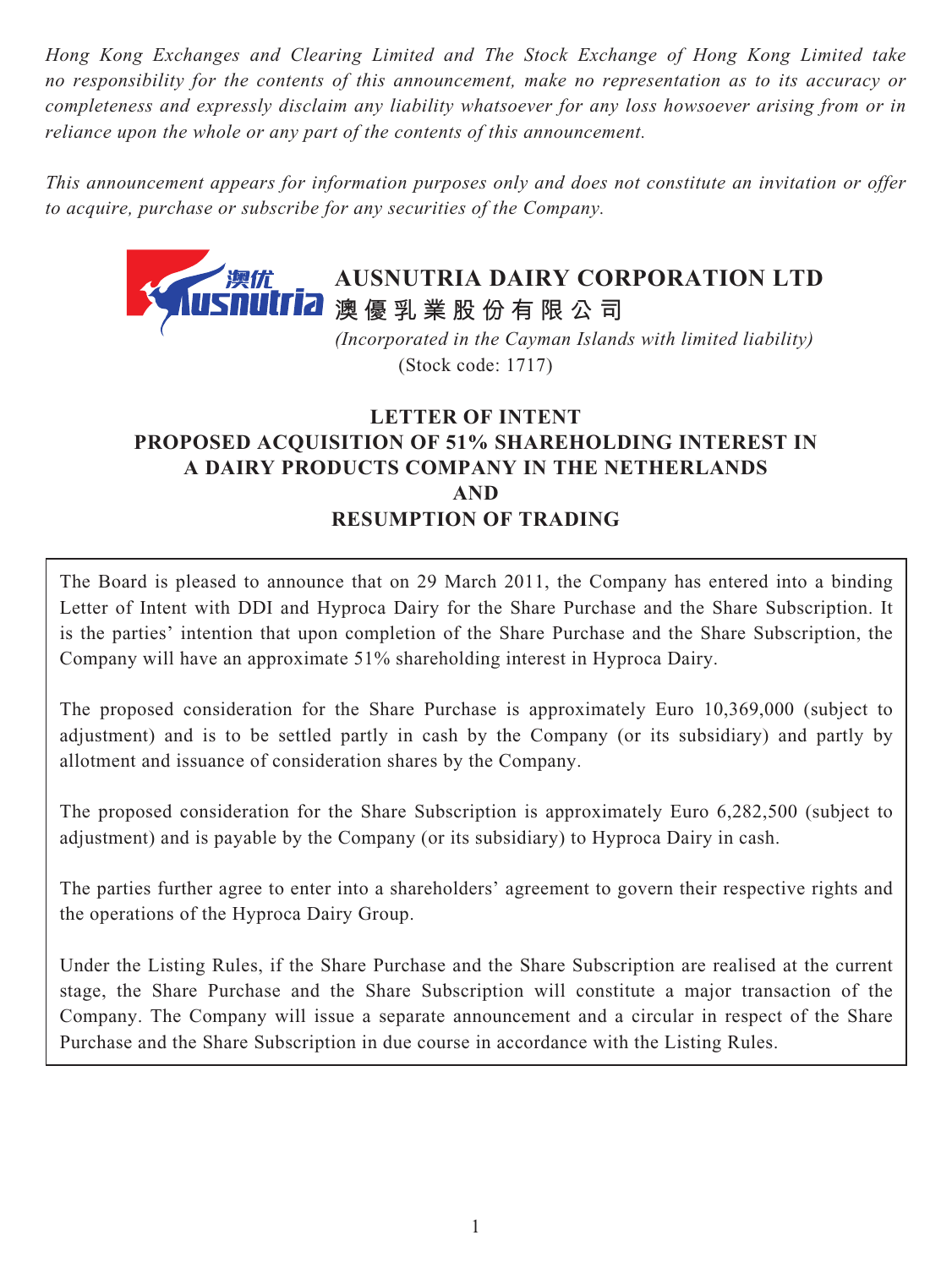**Shareholders of the Company and/or investors should note that, despite the parties have entered into the binding Letter of Intent, no official document has been executed and the relevant negotiation is still in process. The proposed Share Purchase and Share Subscription may not necessarily realise. Accordingly, shareholders of the Company and/or investors should exercise caution when dealing in the securities of the Company.**

## **SUSPENSION AND RESUMPTION OF TRADING**

Trading in the Shares on the Stock Exchange was suspended at the request of the Company with effect from 9:00 a.m. on 29 March 2011 pending the release of this announcement. The Company has applied for resumption of trading in the Shares on the Stock Exchange with effect from 9:00 a.m. on 30 March 2011.

The announcement is made pursuant to Rule 13.09 of the Rules Governing the Listing of Securities on The Stock Exchange of Hong Kong Limited (the "**Listing Rules**").

The board of directors (the "**Board**") of Ausnutria Dairy Corporation Ltd (the "**Company**", together with its subsidiaries, the "**Group**") is pleased to announce that on 29 March 2011, the Company has entered into a binding letter of intent (the "**Letter of Intent**") with Dutch Dairy Investments B.V. ("**DDI**") Hyproca Holding B.V. ("**Hyproca Dairy**", together with its subsidiaries, the "**Hyproca Dairy Group**") for the proposed purchase of approximately 284,000 shares in Hyproca Dairy (the "**Share Purchase**") and the proposed subscription of approximately 175,000 shares in Hyproca Holding (the "**Share Subscription**"). It is the parties' intention that upon completion of the Share Purchase and the Share Subscription, the Company will have an approximate 51% shareholding interest in Hyproca Dairy.

The proposed consideration for the Share Purchase is approximately Euro 10,369,000 (subject to adjustment) and is to be settled partly in cash by the Company (or its subsidiary) and partly by allotment and issuance of consideration shares by the Company.

The proposed consideration for the Share Subscription is approximately Euro 6,282,500 (subject to adjustment) and is payable by the Company (or its subsidiary) to Hyproca Dairy in cash.

It is the Company's business strategy to invest in or acquiring upstream milk powder related assets and operations, including investments in overseas cattle farms and/or milk powder producers in order to broaden the Group's milk powder supply sources to diversify the Group's risk in this aspect and to ensure a stable supply of milk powder to cope with the business growth. In this regard, the Company intends to acquire interests in the Hyproca Dairy Group whose businesses include milk collection, processing and package in the Netherlands, so as to realise the Company's business strategy.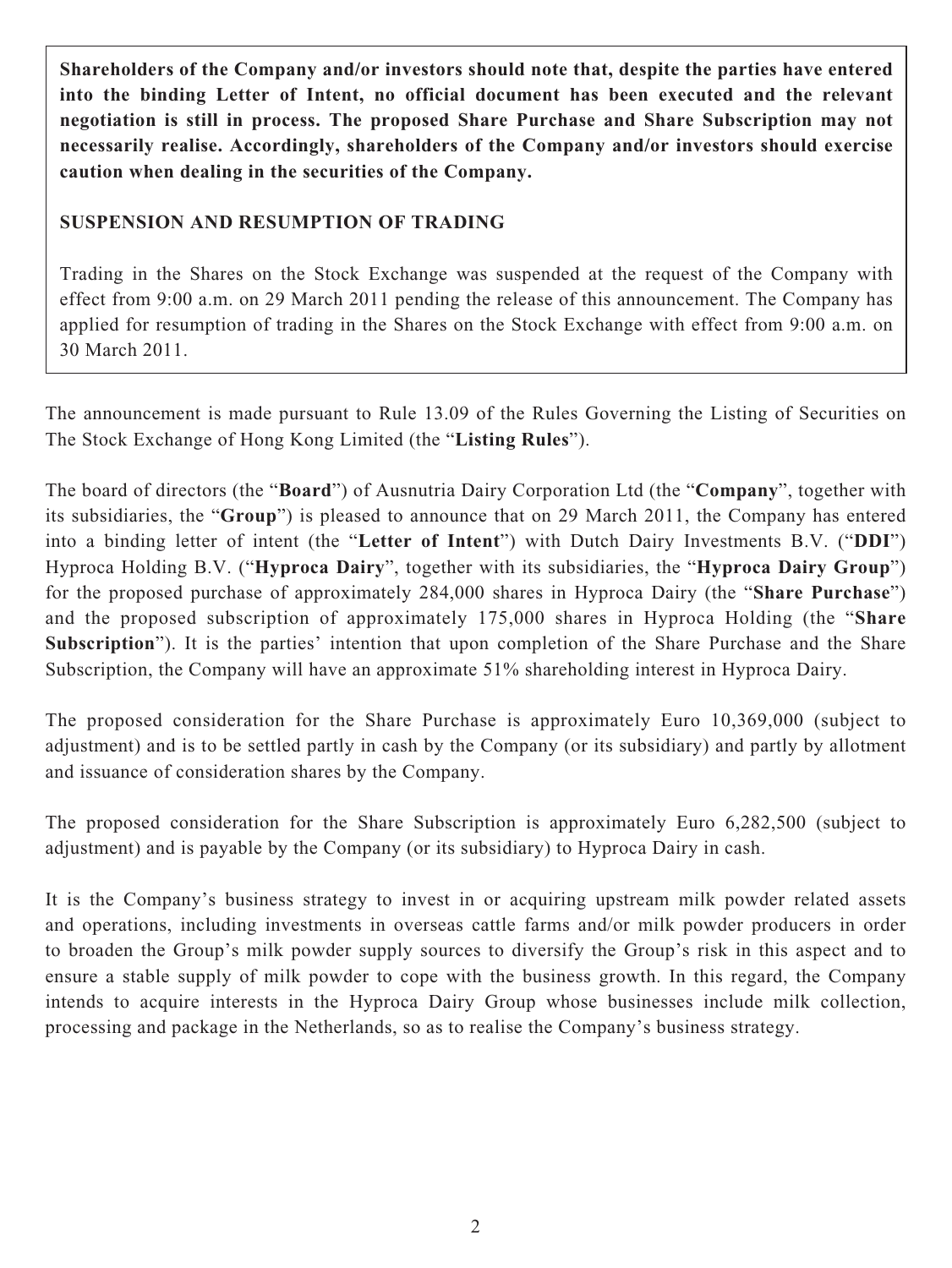The Hyproca Dairy Group is principally engaged in the dairy industry in the Netherlands with activities ranging from research and development, milk collection, processing, production, packaging, marketing and sales of dairy products. It also has its own formula milk powder productions and is a leading producer of goat milk powder in the world. The operations of the Hyproca Dairy Group is mainly carried out by Hyproca Dairy B.V., Lypack Holding B.V. and HB Food Group B.V.

Hyproca Dairy B.V. was founded in 1897 when its first factory was established. Hyproca Dairy B.V. forms the basis of the Hyproca Dairy Group. Through Hyproca Dairy B.V., the Hyproca Dairy Group started its first milk powder productions in 1928 and has been producing milk powders since then.

Lypack Holding B.V. first started its production of baby formulae in 1938. Lypack Holding B.V. and its subsidiaries are experienced and dedicated producers of a wider range of infant formulae of high quality.

HB Food Group B.V. and its direct subsidiaries specialise in the complete chain of fresh Dutch goat milk from collection from farms to finished products. HB Food Group B.V. is a leading producer of goat milk powder in the world.

Once the Share Purchase and the Share Subscription are realised, the parties will incorporate a new company in Hong Kong through Hyproca Dairy which will in turn establish a wholly-owned subsidiary in the People's Republic of China (the "**PRC**"). The proposed Hong Kong company will act as a marketing and sales platform for nutritional products in consumer packs to the PRC and other Asian countries.

The parties further agree to enter into a shareholders' agreement to govern their respective rights and the operations of the Hyproca Dairy Group.

To the best knowledge, information and belief of the directors of the Company, having made all reasonable enquiries, the counterparty and the ultimate beneficial owners of DDI and Hyproca Dairy are third parties independent of the Company and its connected persons.

Under the Listing Rules, if the Share Purchase and the Share Subscription are realised at the current stage, the Share Purchase and the Share Subscription will constitute a major transaction of the Company. The Company will issue a separate announcement and a circular in respect of the Share Purchase and the Share Subscription in due course in accordance with the Listing Rules.

**Shareholders of the Company and/or investors should note that, despite the parties have entered into the binding Letter of Intent, no official document has been executed and the relevant negotiation is still in process. The Share Purchase and Share Subscription may not necessarily realise. Accordingly, shareholders of the Company and/or investors should exercise caution when dealing in the securities of the Company.**